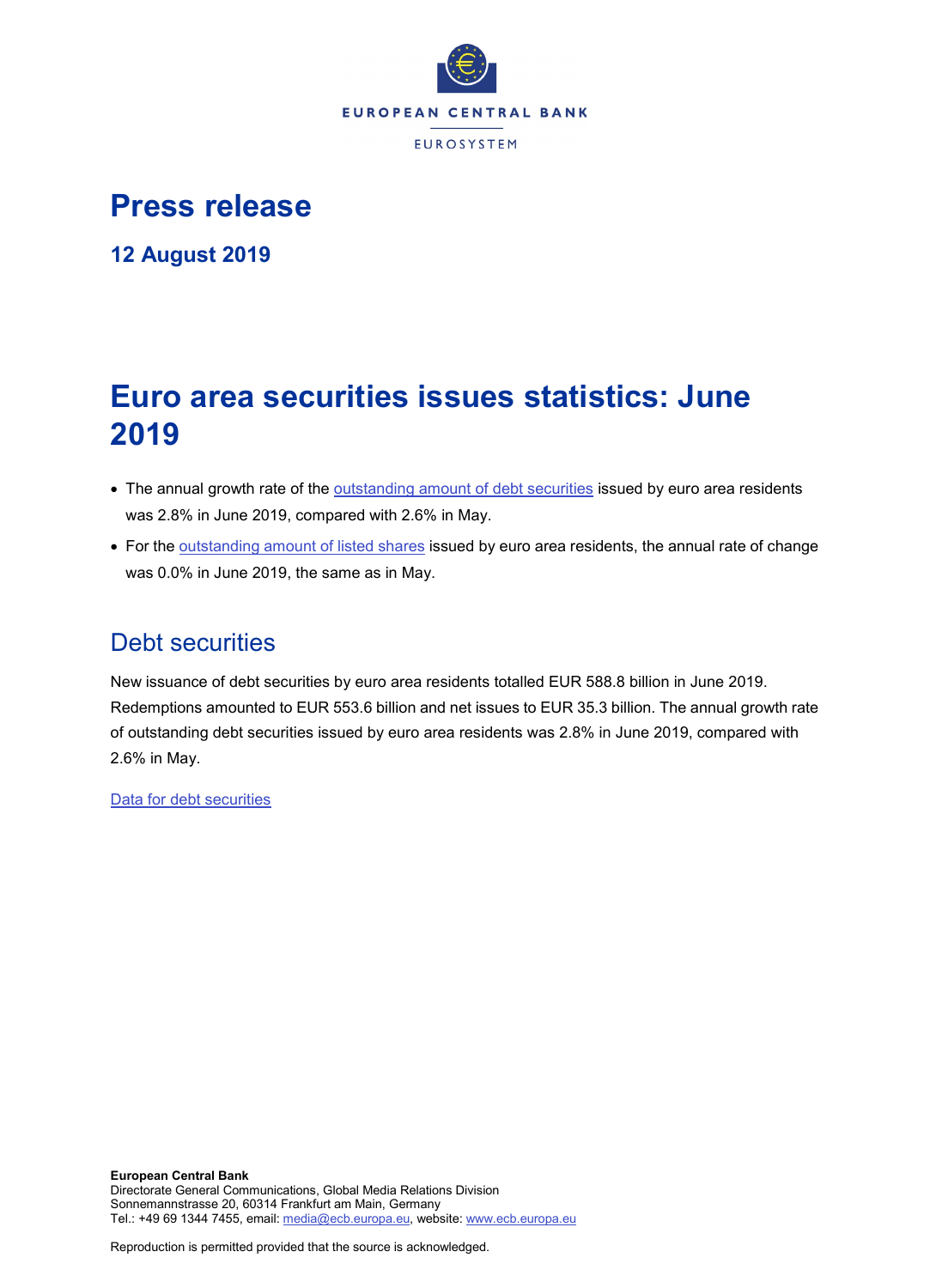### **Chart 1**

#### Debt securities issued by euro area residents



## Breakdown by maturity

The annual rate of change of outstanding short-term debt securities decreased from 0.7% in May 2019 to -0.8% in June. For long-term debt securities, the annual growth rate increased from 2.8% in May 2019 to 3.1% in June. The annual growth rate of outstanding fixed rate long-term debt securities increased from 3.3% in May 2019 to 3.8% in June. The annual rate of change of outstanding variable rate long-term debt securities was -2.1% in June 2019, compared with -1.9% in May.

[Data for breakdown by maturity](http://sdw.ecb.europa.eu/browseSelection.do?type=series&q=SEC.M.I8.1000.F33100.N.I.Z01.A.Z%2c+SEC.M.I8.1000.F33200.N.I.Z01.A.Z%2c+SEC.M.I8.1000.F33201.N.I.Z01.A.Z%2c+SEC.M.I8.1000.F33202.N.I.Z01.A.Z&node=SEARCHRESULTS&ec=&oc=&rc=&cv=&pb=&dc=&df=)

## Breakdown by sector

As regards the sectoral breakdown, the annual growth rate of outstanding debt securities issued by non-financial corporations increased from 3.7% in May 2019 to 4.4% in June. For the monetary financial institutions (MFIs) sector, this growth rate increased from 3.9% in May 2019 to 4.4% in June. The annual growth rate of outstanding debt securities issued by financial corporations other than MFIs decreased from 2.1% in May 2019 to 1.6% in June. For the general government, this growth rate was 2.1% in June 2019, compared with 1.9% in May.

#### **European Central Bank**

Directorate General Communications, Global Media Relations Division Sonnemannstrasse 20, 60314 Frankfurt am Main, Germany Tel.: +49 69 1344 7455, email[: media@ecb.europa.eu,](mailto:media@ecb.europa.eu) website: www.ecb.europa.eu

Reproduction is permitted provided that the source is acknowledged.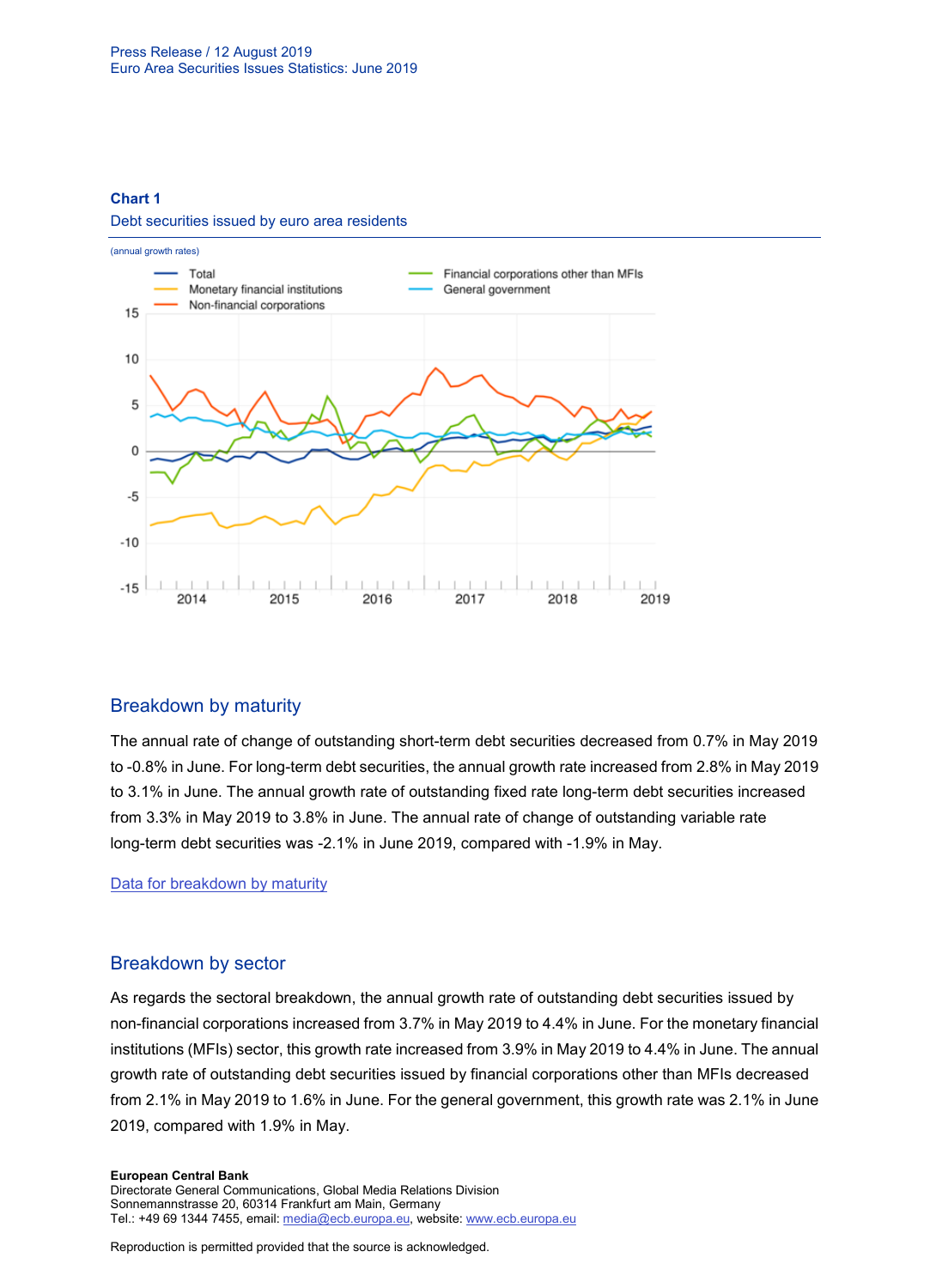The annual growth rate of outstanding short-term debt securities issued by MFIs increased from 5.7% in May 2019 to 6.2% in June. The annual growth rate of outstanding long-term debt securities issued by MFIs increased from 3.6% in May 2019 to 4.1% in June.

[Data for breakdown by sector](http://sdw.ecb.europa.eu/browseSelection.do?type=series&q=SEC.M.I8.1100.F33000.N.I.Z01.A.Z%2cSEC.M.I8.1220.F33000.N.I.Z01.A.Z%2cSEC.M.I8.1235.F33000.N.I.Z01.A.Z%2cSEC.M.I8.1300.F33000.N.I.Z01.A.Z%2cSEC.M.I8.1220.F33100.N.I.Z01.A.Z%2cSEC.M.I8.1220.F33200.N.I.Z01.A.Z&node=SEARCHRESULTS&ec=&oc=&rc=&cv=&pb=&dc=&df=)

## Breakdown by currency

Concerning the currency breakdown, the annual growth rate of outstanding euro-denominated debt securities was 3.5% in June 2019, compared with 3.3% in May. For debt securities in other currencies, this rate of change was -1.3% in June 2019, compared with -1.4% in May.

[Data for breakdown by currency](http://sdw.ecb.europa.eu/browseSelection.do?type=series&q=SEC.M.I8.1000.F33000.N.I.EUR.A.Z%2cSEC.M.I8.1000.F33000.N.I.Z06.A.Z&node=SEARCHRESULTS&ec=&oc=&rc=&cv=&pb=&dc=&df=)

## Listed shares

New issuance of listed shares by euro area residents totalled EUR 7.3 billion in June 2019. Redemptions amounted to EUR 5.1 billion and net issues to EUR 2.3 billion. The annual rate of change of the outstanding amount of listed shares issued by euro area residents (excluding valuation changes) was 0.0% in June 2019, the same as in May. The annual rate of change of listed shares issued by non-financial corporations was 0.0% in June 2019, the same as in May. For MFIs, the corresponding rate of change was -0.1% in June 2019, compared with -0.2% in May. For financial corporations other than MFIs, this rate of change was 0.0% in June 2019, compared with -0.2% in May.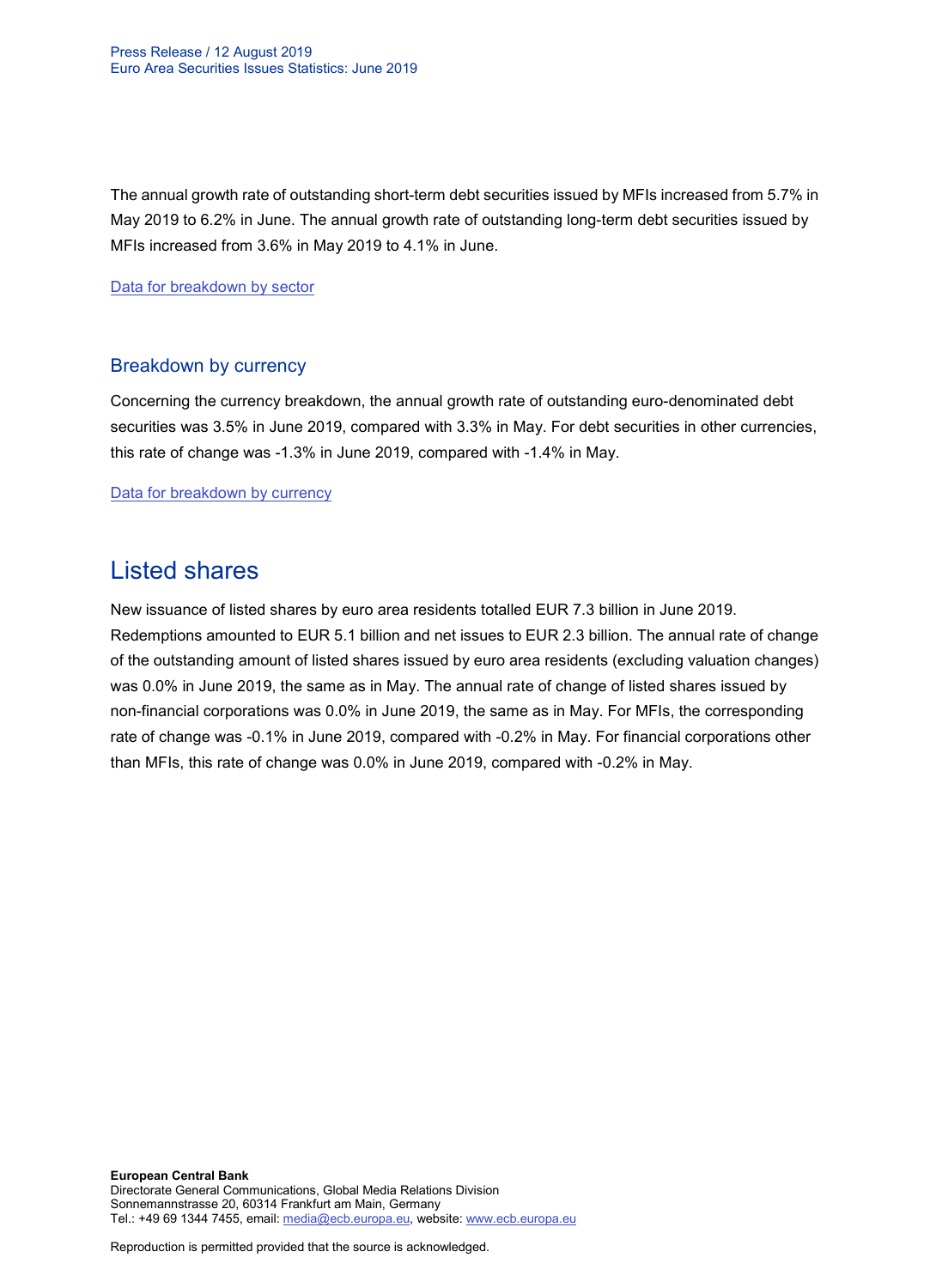### **Chart 2**



Listed shares issued by euro area residents

The market value of the outstanding amount of listed shares issued by euro area residents totalled EUR 7,940.6 billion at the end of June 2019. Compared with EUR 7,959.8 billion at the end of June 2018, this represents an annual decrease of -0.2% in the value of the stock of listed shares in June 2019, up from -5.5% in May.

## [Data for listed shares](http://sdw.ecb.europa.eu/browseSelection.do?type=series&q=SEC.M.I8.1000.F51100.M.2.Z01.E.Z%2cSEC.M.I8.1000.F51100.M.3.Z01.E.Z%2cSEC.M.I8.1000.F51100.M.4.Z01.E.Z%2cSEC.M.I8.1000.F51100.M.I.Z01.A.Z%2cSEC.M.I8.1100.F51100.M.I.Z01.A.Z%2cSEC.M.I8.1220.F51100.M.I.Z01.A.Z%2cSEC.M.I8.1235.F51100.M.I.Z01.A.Z%2cSEC.M.I8.1000.F51100.M.1.Z01.E.Z&node=SEARCHRESULTS&ec=&oc=&rc=&cv=&pb=&dc=&df=)

## Annex

- [Table 1: Debt securities issued by euro area residents, by currency and original maturity](http://sdw.ecb.europa.eu/web/generator/prl/pr_sec_t01_201906.pdf)
- [Table 2: Debt securities issued by euro area residents in all currencies, by issuing sector and maturity](http://sdw.ecb.europa.eu/web/generator/prl/pr_sec_t02_201906.pdf)
- [Table 3: Listed shares issued by euro area residents, by issuing sector](http://sdw.ecb.europa.eu/web/generator/prl/pr_sec_t03_201906.pdf)
- [Charts: Annual growth rates of debt securities and listed shares issued by euro area residents](http://sdw.ecb.europa.eu/web/generator/prl/pr_sec_c01_201906.pdf)

**For media queries, please contact** [Stefan Ruhkamp](mailto:Stefan.Ruhkamp@ecb.europa.eu)**, tel.: +49 69 1344 5057.**

### **Notes:**

**European Central Bank** Directorate General Communications, Global Media Relations Division Sonnemannstrasse 20, 60314 Frankfurt am Main, Germany Tel.: +49 69 1344 7455, email[: media@ecb.europa.eu,](mailto:media@ecb.europa.eu) website: www.ecb.europa.eu

Reproduction is permitted provided that the source is acknowledged.